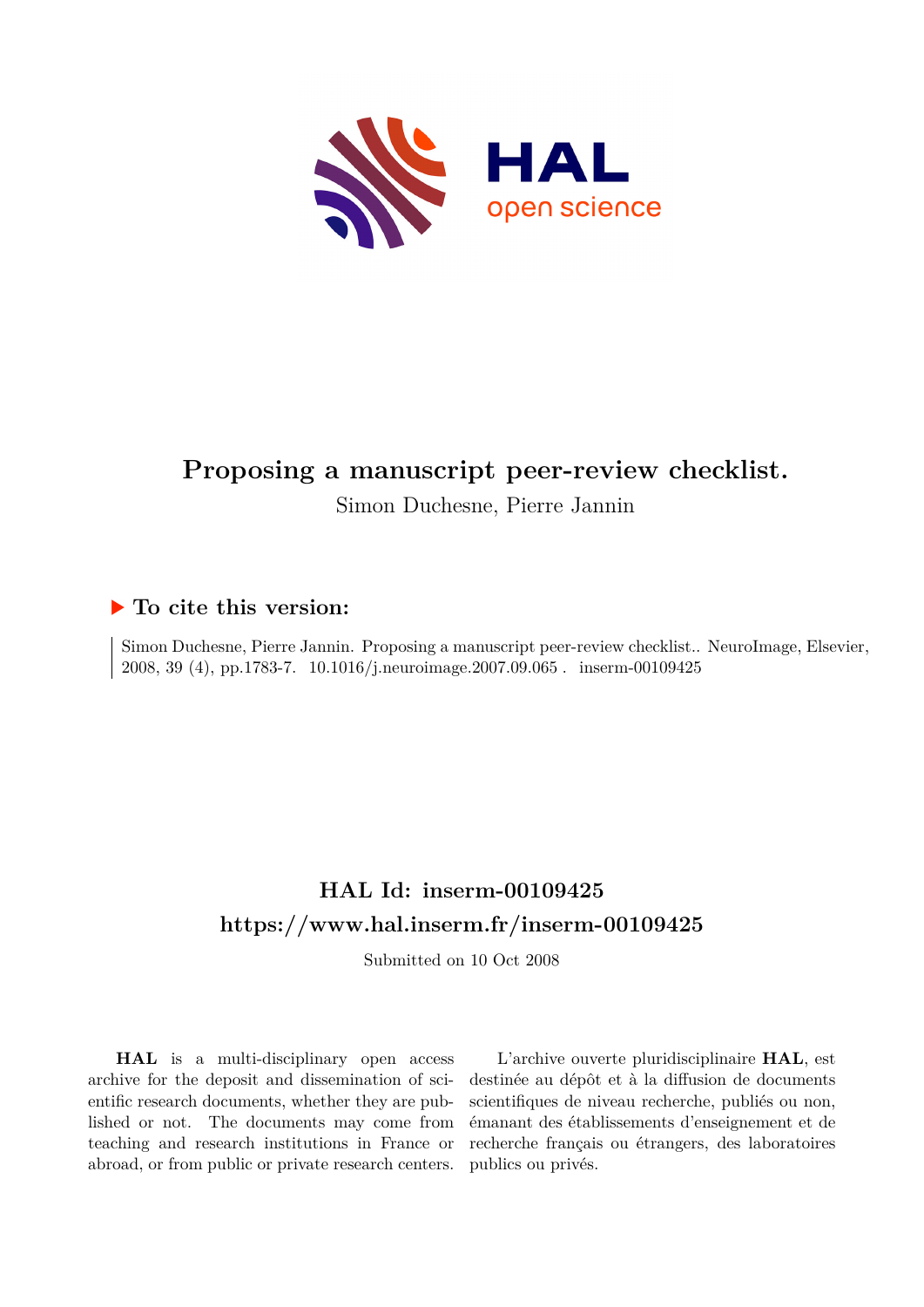# **Proposing a manuscript peer-review checklist**

Simon Duchesne<sup>1</sup>, Ph.D., Pierre Jannin<sup>1</sup>, Ph.D.

<sup>1</sup> INSERM, U746, Faculté de Médecine CS 34317, F-35043 Rennes Cedex, France INRIA, VisAGeS Unité/Projet, F-35042 Rennes, France Univ. Rennes I, CNRS, UMR 6074, IRISA, F-35042 Rennes, France

*Corresponding author:*

### **Simon Duchesne, Ph.D.**

Unite / Equipe U746 VISAGES IRISA Campus de Beaulieu 35042 Rennes CEDEX

| Tel:   | +33 (2) 99 84 71 07 |
|--------|---------------------|
| Fax:   | +33 (2) 99 84 71 71 |
| Email: | duchesne@ieee.org   |

# *Keywords*

Manuscripts, peer-review, productivity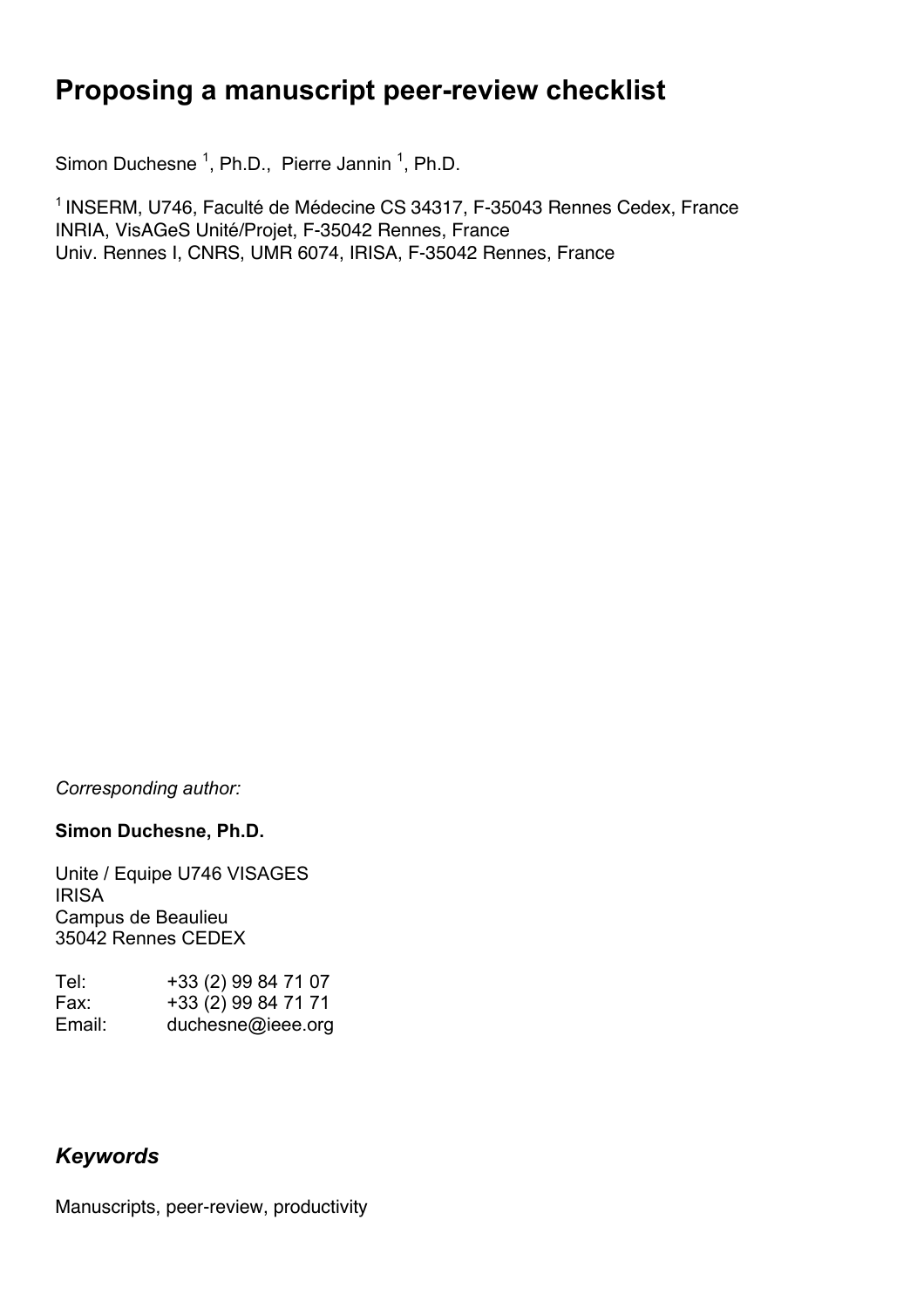| Word count:          | 1472 |
|----------------------|------|
| Line count:          | 138  |
| Abstract word count: | 103  |
| Tables:              |      |
| Figures:             | 1    |
| References:          | 11   |

## **Abstract**

**Background -** In the Internet-able era reviewers are faced with an increased number of manuscripts and decreased time to review. In order to maintain the same, if not higher level of quality in the peer-review process, a net gain in productivity is required. Our goal is to present a manuscript peer-review checklist to help reviewers achieve this secondary yet critical task in a more systematic fashion.

**Methods -** To this end, we have compiled, structured and processed information from nine reference standards, guidelines or directives, resulting in a 70 criterias checklist. We ensured that criterias were assessable based on the verification, validation and evaluation paradigm.

**Results -** The checklist is presented in the manuscript, along with a description of a review workflow.

#### **Findings**

It is hoped that the checklist will be widely disseminated, and we are looking for feedback on validation and improvements in order to perform a quantitative study on productivity gains using this tool.

# **Introduction**

There are two growing trends that conspire to make peer reviews an increasingly demanding task. The first is the increase in the number of reviews. It has been reported that the number of scientific journals linearly increases year after year (Hook, 1999). Journal size also increases – both by the number of articles published, and the number of pages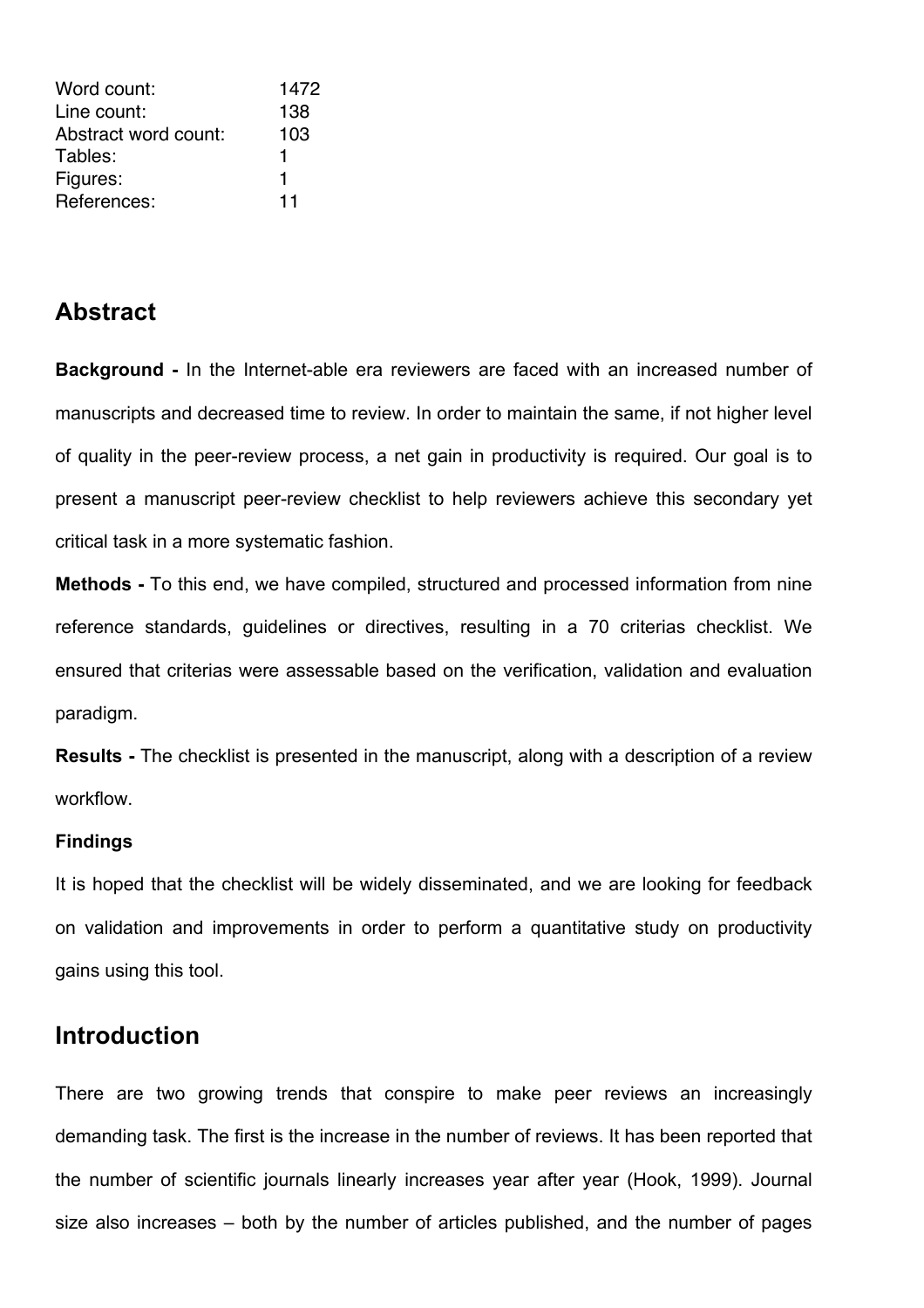per article (Tenopir and King, 2000). While exact growth rates are subject to debate, the net cause (assuming that higher acceptance rates are not the sole justification) is that the number of submitted manuscripts has increased, and thus so did the number of reviews.

The second issue is the decrease in review time asked by Editors. The paradigm shift caused by the World Wide Web and the advent of electronic submissions will not be discussed here, other than to state that months-long reviews are a thing of the past. In order for journals to remain competitive, authors and readers demand that articles be reviewed and published faster, in part to make information circulate faster. It is routine now for editors to ask that reviews be completed in few weeks.

At the same time, publications reporting results from studies – clinical, methodological or otherwise – are increasingly being referred to in the context of evidence-based medicine. Thus, readers expect, and rely on, the published articles to be objective and of increasingly higher quality. Editors and reviewers alike are faced with a trade-off between decreasing review times vs. increasing article quality.

Both of these issues are very well exemplified by the current changes in editorial policy for peer-review in *NeuroImage*, where the net effect is a call for more reviews, to be done in less time. We expect this trend to grow and include most scientific journals; when generalized, this will complicate even further the task of reviewers, called upon by multiple editors from different publications to perform at a quicker turnaround rate.

Reviewing remains an experience-driven process, not taught nor necessarily transmitted in the same fashion as field-specific knowledge (Benos et al., 2003). It is somewhat puzzling that the manuscript peer-review process, which is often hotly debated, has not received much attention or been the subject of much formalization in the literature.

Reviewing is an important but secondary task. In order to be successful in the face of increased demand, reviewers will need a net gain in productivity. Otherwise, either the quality of the reviews will diminish, or, in order to maintain an equal quality level, it will become a primary task. These situations are to be avoided.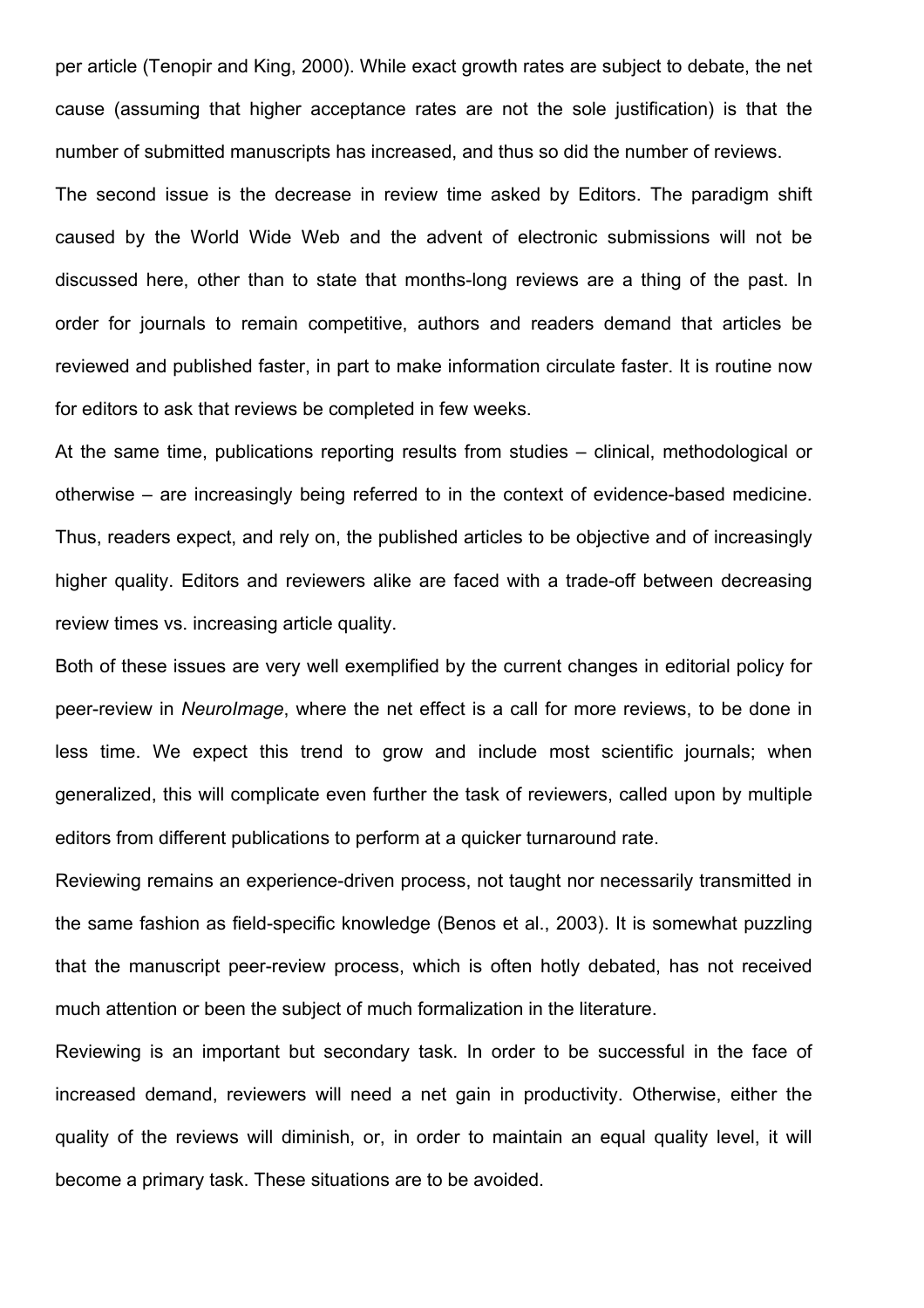We hypothesize that if the review process is formalized, review quality and reviewer productivity will increase. To address this situation, we suggest a tool to improve reviewer's productivity, the manuscript peer-review checklist. Thought of as a guide, it is not meant to be a categorical tool to arrive at a deterministic assessment of the quality of a manuscript, but rather, as an aide-memoire to help reviewers in their task.

The goal of this article is to present this checklist. For the present purposes, we have chosen to limit ourselves to the domain of medical imaging, even though these issues are not solely confined to this field. It would be difficult at this point to synthesize a list of questions that could fit all scientific journals. In fact, it must be stated that this article is intended as a *presentation* of the checklist, and not a report on its use. The research goal is to gauge interest in the medical imaging scientific community as to the usefulness and appropriateness of the tool in the review process, before extending further to research on its efficiency.

### **Method**

#### **Checklist elaboration**

The elaboration of the checklist followed a three part process: (a) compilation of checklist items, based on numerous sources; (b) structuration of checklist elements; and (c) assessment through the paradigm of Verification, Validation and Evaluation (VVE).

#### **Checklist compilation**

The checklist has been compiled using (a) existing checklists, such as the Consolidated Standards of Reporting Trials (CONSORT) (22 criterias), the Standards for Reporting of Diagnostic Accuracy (STARD) (25 criterias), the Meta-Analyses of Observational Studies (MOOSE) (35 criterias) and the Health Technology Assessment (HTA) checklist of the International Network of Agencies for Heatlh Technology Assessment (INAHTA) (17 criterias); (b) guidelines, such as the Appraisal of Guidelines Research and Evaluation (AGREE) and the International Committee of Medical Journal Editors (ICMJE); (c) validation frameworks (Jannin et al., 2006) (27 criterias); and (d) editorial policy from peerreviewed journals (e.g. *NeuroImage* (3 criterias), and *IEEE Transactions on Medical*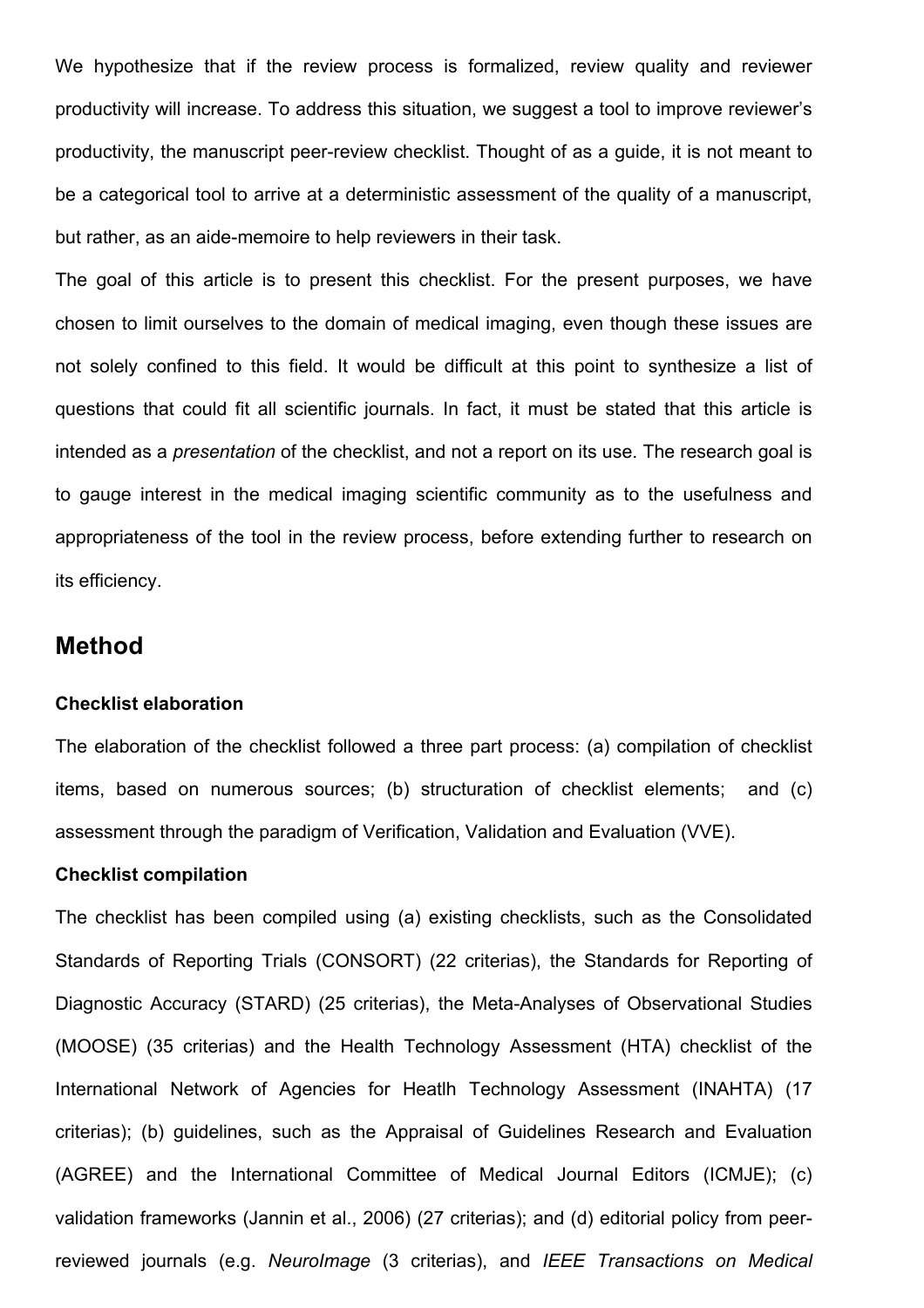*Imaging* (6 criterias)). Additional review forms were studied from main international conferences in medical imaging. During this process we concatenated the checklists found in the literature, removed redundancy and parallelism, and ensured coherence, resulting in a set of 70 criterias.

#### **Checklist structure**

We regrouped criterias based on the distinction between form and function, with the understanding that recommendations for publication are essentially based on a combined assessment of both categories of criteria. We organized the review criterias according to the standard Introduction, Methods, Results, and Discussion (IMRAD) structure, noting that Methods includes aspects related to the study population, imaging data, and the methods themselves, and Discussion includes aspects related to the claims, innovation and impact of the study, as well as ethics.

#### **Checklist verification, validation and evaluation**

In general system methodological assessment, it is usual to differentiate the concepts of *Verification*, *Validation*, and *Evaluation* (VVE) (Balci, 2003) in the following way. *Verification* is the confirmation, through the provision of objective evidence, that specified requirements have been fulfilled (ISO9000:2000). It consists in assessing that the system is built according to its specifications. Validation is the confirmation, through the provision of objective evidence, that requirements for a specific intended use have been fulfilled (ISO9000:2000). It consists in assessing that the system actually fulfils the purpose for which it was intended. Finally, *Evaluation* consists in assessing that the system is accepted by the end user, adds value to the daily practice, and it is performant for a specific purpose. We have used the VVE paradigm to generate the peer-review checklist by submitting each of the 70 review criterias used for assessing the quality of the manuscript to VVE. For any one criteria, the Verification aspect consists in assessing that the criteria is clearly and nonambiguously identified (i.e., described) in the manuscript. The Validation aspect consists in assessing that the choice made for the criteria is justified (i.e., correct), according to the clinical context and hypothesis for instance. And finally, the Evaluation aspect consists in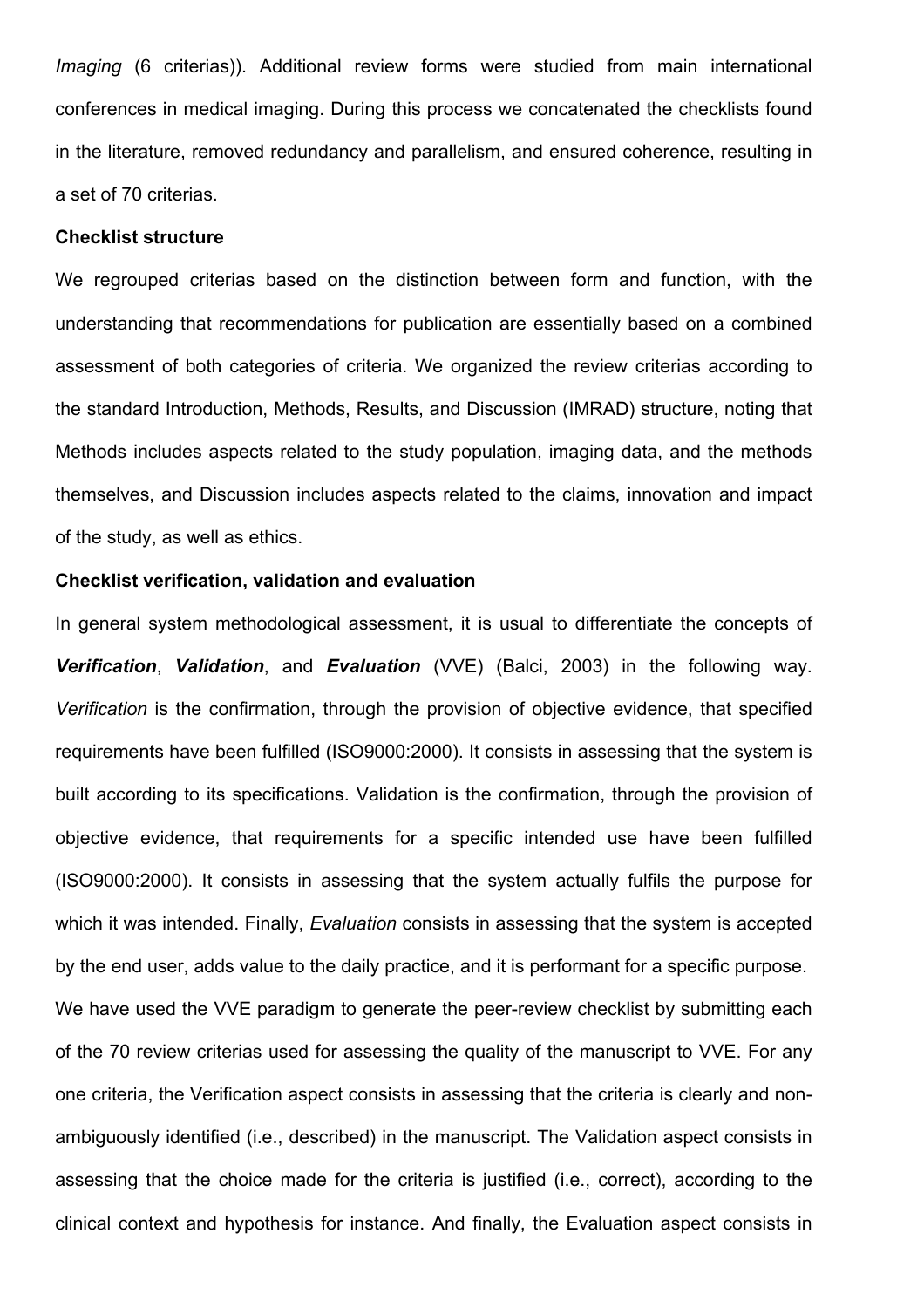assessing that the choice made for the criteria is valuable (e.g., brings new knowledge, improves knowledge on a subject, or introduces a new relevant system or approach). In the checklist, three columns per criteria are respectively related to these VVE aspects. For some criterias, Validation and/or Evaluation aspects are not relevant and therefore not addressed.

The complete checklist is shown in Table 1. Suggestions for use are given in the following section.

# **Discussion**

We have proposed a 70 criterias checklist to be used in the peer-review of a submitted manuscript to a medical imaging journal. Our primary goal is one of qualitative increase in the productivity and quality of result of the reviews.

The checklist should be viewed as a series of guidelines; an aide-memoire for reviewers. It is not meant as a mean of standardizing output: the latter still needs to be personalized and tailored to the individual manuscript.

When generating the checklist, we have removed redundant items and checked for consistency. It is primarily aimed at medical imaging manuscripts, and thus elements relevant for other fields have not been included; however, it can be readily tailored to other domains. The selection of checklist items is representative of our own bias; we welcome discussion and exchance from the reviewship at large.

### *Evaluation and dissemination*

We intend this checklist to be a public, freely accessible tool. It is downloadable at the authors' websites (http://jannin.org/RCL) and we encourage its dissemination.

There has not been a formal study of the efficiency of the proposed checklist. The purpose of this manuscript is to present the tool and gather interest from the community of reviewers to, possibly, embark in such study. By doing so, the checklist itself and the review process could be improved and formalized.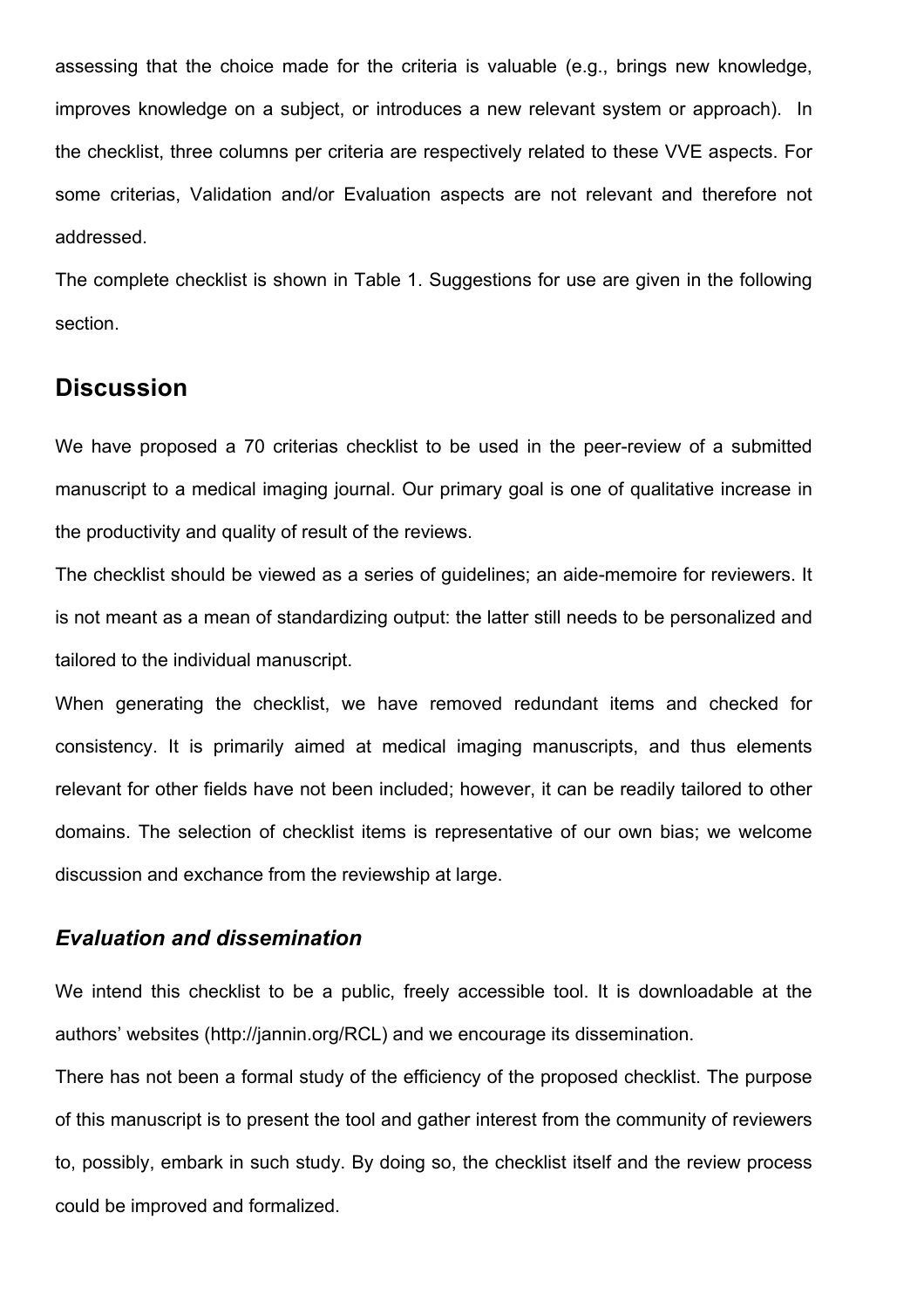## *Suggestions for use*

We propose a simple review workflow to perform manuscript peer-review using the checklist (see Figure 1). We also strongly suggest reviewers that they verify, validate and evaluate their own reviews once completed. Criterias proposed by Benos (Benos, 2003) can be helpful in this regard (Table 2).

Finally, any kind of ponderation or weighting of individual checklist element has been purposefully left out of the checklist. Reviewers will either naturally or formally declare emphasis when reading and reviewing manuscript.

Finally, it will not have escaped reviewers reading this note, who are first and foremost authors of manuscript, that a good review checklist can be used conversely as a good manuscript design tool for improving the quality of your writing.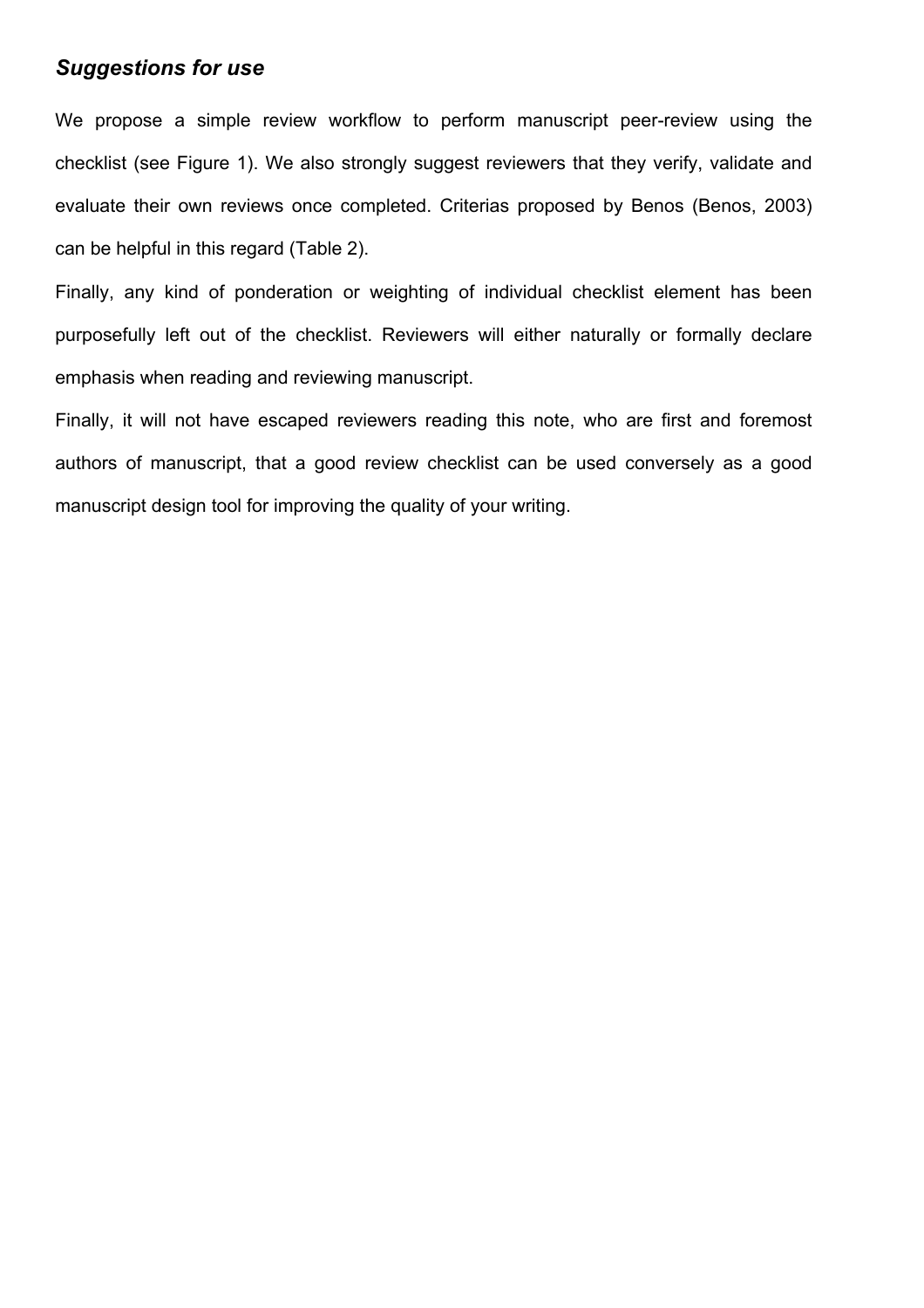### **Acknowledgments**

We thank Dr K. Friston., editor of *NeuroImage*, for his input in the final version of this manuscript. S.D. and P.J. acknowledge the support of the Fond pour la Recherche en Santé du Québec and the Institut National de Santé et Recherche en Médecine.

## **Role of the funding sources**

The funding sources had no involvement in study design, collection, analysis, and interpretation of data, writing of the report and in the decision to submit the paper for publication.

### **Disclosures**

No disclosures

### **Authors' contributions**

- Guarantors of integrity of entire study, all authors;
- Study concepts and design, all authors;
- Literature research, S.D.;
- Methods, analysis and interpretation, all authors.;
- Manuscript preparation, S.D.; revision/review, all authors; and
- Manuscript definition of intellectual content, editing, and final version approval: all authors

There were no medical writers involved in the creation of this manuscript.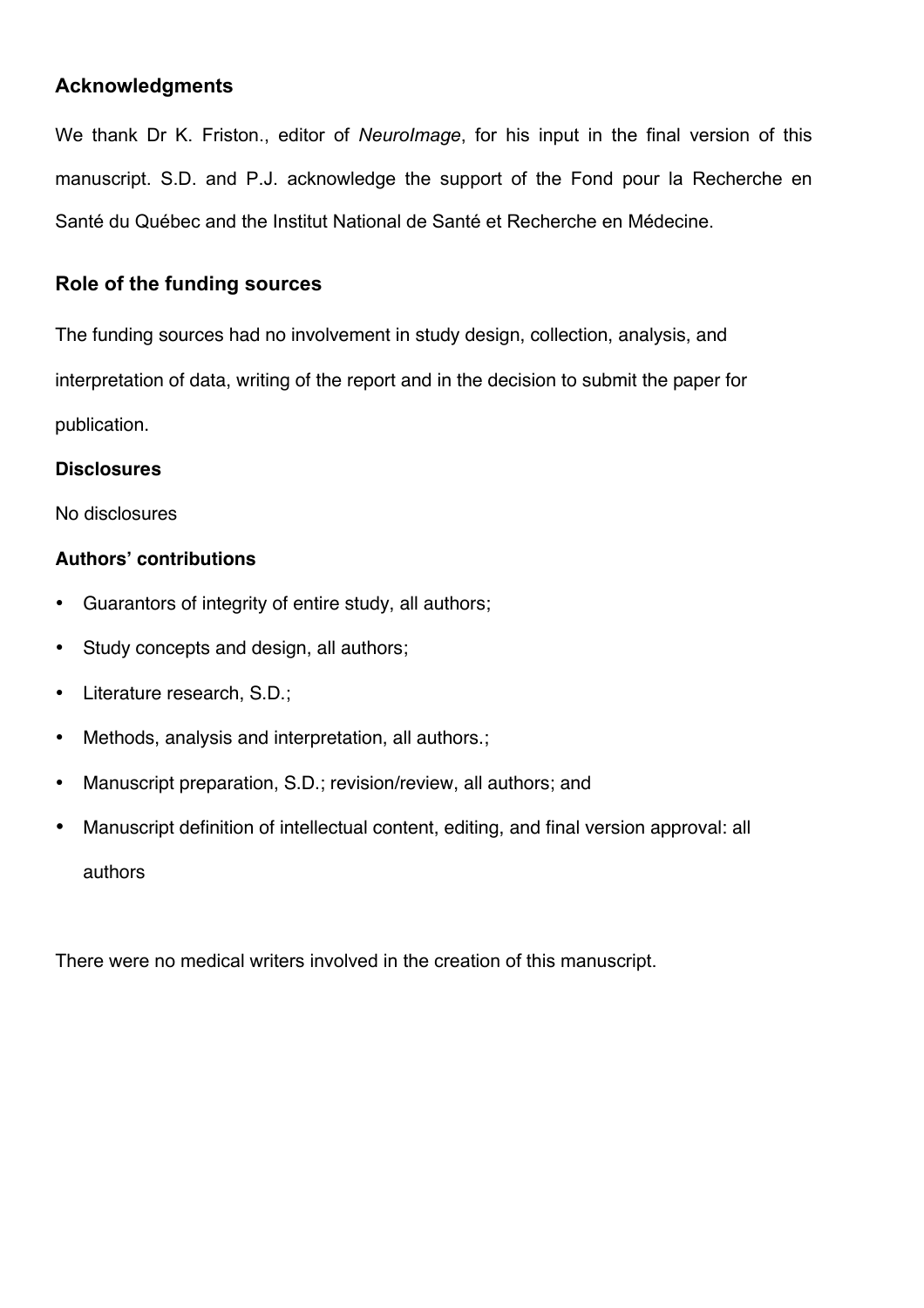# **References**

Appraisal of Guidelines Research and Evaluation, URL http://www.agreecollaboration.org, visited 01 March 2007

Balci O. "Verification, validation and certification of modeling and simulation applications". Proceedings of *35th conference on Winter simulation: driving innovation*, New Orleans, Louisiana. Winter Simulation Conference, 2003: 150-158.

Benos D.J., Kirk K.L and Hall J.E., "How to review a paper". *Advances in Physiology Education*, 2003:27(2); 47-52.

Consolidated Standards of Reporting Trials [CONSORT] Group, "CONSORT Statement". URL http://www.consort-statement.org, visited 02 July 2007.

Hook O., "Scientific Communications: History, electronic journals and impact factors". *Scandinavian Journal of Rehabilitation Medicine*, 1999:31(1); 3–7.

International Committee of Medical Journal Editors, "Uniform Requirements for Manuscripts Submitted to Biomedical Journals: Writing and Editing for Biomedical Publication". URL http://www.icmje.org, visited 02 July 2007

International Network of Agencies for Health Technology Assessment, HTA checklist. URL http://www.inahta.org/inahta\_web/index.asp, visited 01 March 2007

ISO 9000:2000, Quality management systems – Fundamentals and vocabulary. International Organization for Standardization, 2000.

Jannin P, Grova C, Maurer C., "Model for designing and reporting reference based validation procedures in medical image processing". *Int Journ. Comput. Assisted Radiol and Surg*. 2006:1(2); 1001-115.

Moher, D., Schulz K.F., and Altman, D.G. for the CONSORT Group, "Consolidated Standard of Reporting of Trials". URL http://www.consort-statement.org, visited 01 March 2007

Quality Of Reporting Of Meta-Analyses [QUOROM], "QUOROM Statement". URL http://www.consort-statement.org/Evidence/evidence.html#quorom, visited 02 July 2007

Standards for Reporting of Diagnostic Accuracy [STARD], "STARD guideline". URL http://www.consort-statement.org/stardstatement.htm, visited 01 March 2007

Tenopir, C., King, D. W. "Towards Electronic Journals: Realities for Scientists, Librarians, and Publishers". *Psychology*, 2000:11 (84).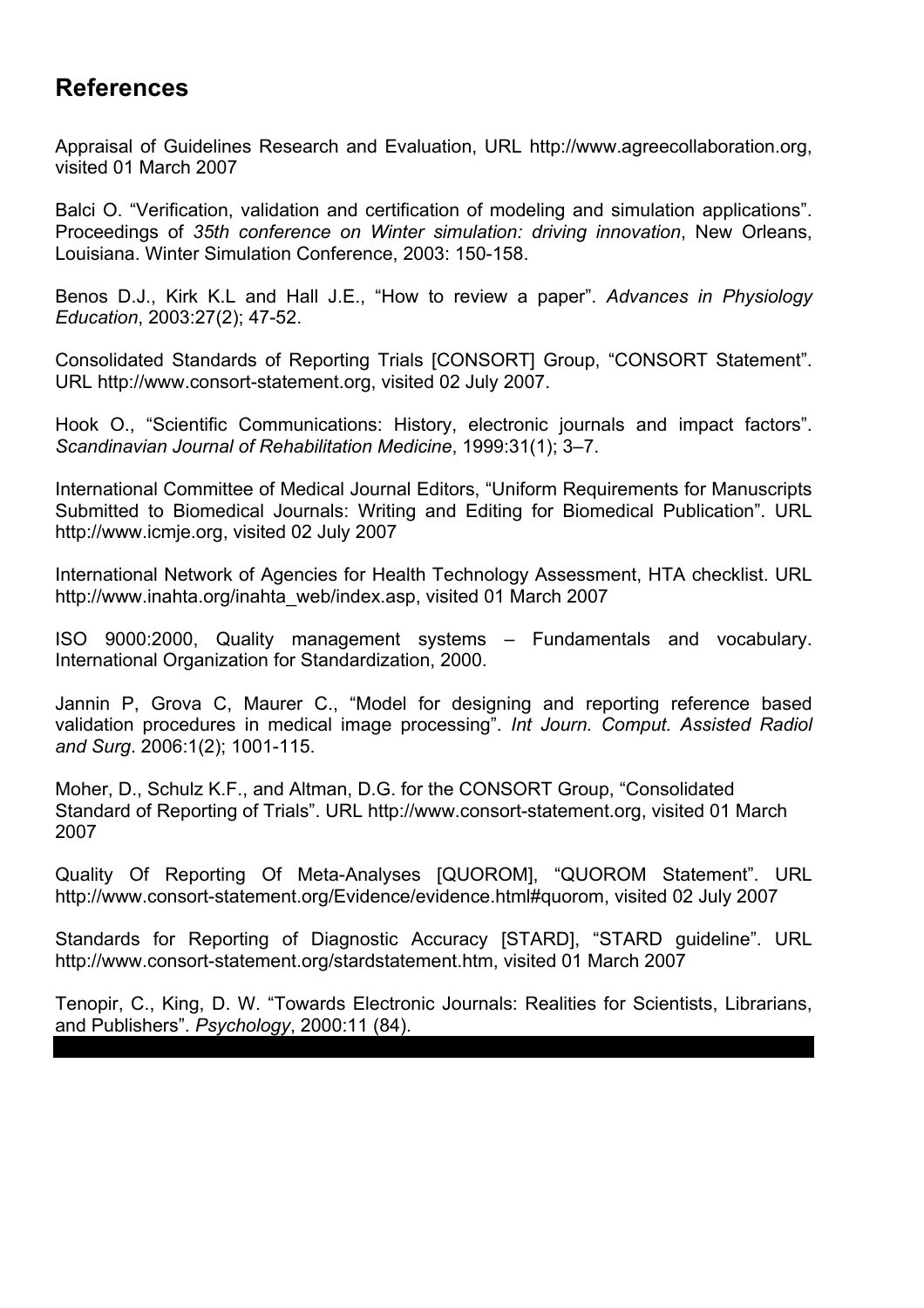| <b>REVIEWER CHECKLIST</b>                                |                      |                                              |                     |  |  |  |
|----------------------------------------------------------|----------------------|----------------------------------------------|---------------------|--|--|--|
| <b>JOURNAL</b>                                           | <b>MANUSCRIPT NO</b> |                                              | <b>FIRST AUTHOR</b> |  |  |  |
| <b>TITLE</b>                                             |                      |                                              |                     |  |  |  |
| <b>REVIEWER EXPERTISE</b><br><b>CONFLICT OF INTEREST</b> |                      | $\Box$ 1 $\Box$ 2 $\Box$ 3 $\Box$ 4 $\Box$ 5 |                     |  |  |  |
|                                                          |                      | <b>FINAL DECISION</b>                        |                     |  |  |  |
|                                                          | Accept               | No / Minor revisions                         |                     |  |  |  |
|                                                          | Accept               | Major revisions                              |                     |  |  |  |
|                                                          | Reject               | Major revisions / Resubmit                   |                     |  |  |  |
|                                                          | Reject               | No further consideration                     |                     |  |  |  |
|                                                          | Reject               | Another journal - Please specify             |                     |  |  |  |

| <b>MANUSCRIPT STYLE</b>                                                      |        |
|------------------------------------------------------------------------------|--------|
| Manuscript alignment with journal aim and scope                              | $-0 +$ |
| Manuscript appeal to journal readers                                         | $-0 +$ |
| Sufficient details to allow the results to be repeated                       | $-0 +$ |
| Title page with relevant information                                         | $-0 +$ |
| Appropriate keywords                                                         | $-0 +$ |
| Different manuscript sections of appropriate length                          | $-0 +$ |
| Clarity of writing                                                           | $-0 +$ |
| Spelling and grammar level                                                   | $-0 +$ |
| Metric system units                                                          | $-0 +$ |
| Use of generic drug names                                                    | $-0 +$ |
| Raw data reported as mean (standard deviation) or median (range)             | $-0 +$ |
| Error-free formulas and derivations                                          | $-0 +$ |
| Statistics reported with name of test, degrees of freedom, and exact P value | $-0 +$ |
| Appropriate figures of sufficient quality with proper footnotes              | $-0 +$ |
| Appropriate tables                                                           | $-0 +$ |
| Proper use of trade names, abbreviations and symbols                         | $-0 +$ |
| References included in accordance with journal style                         | $-0 +$ |
| No evidence of plagiarism                                                    | $-0 +$ |